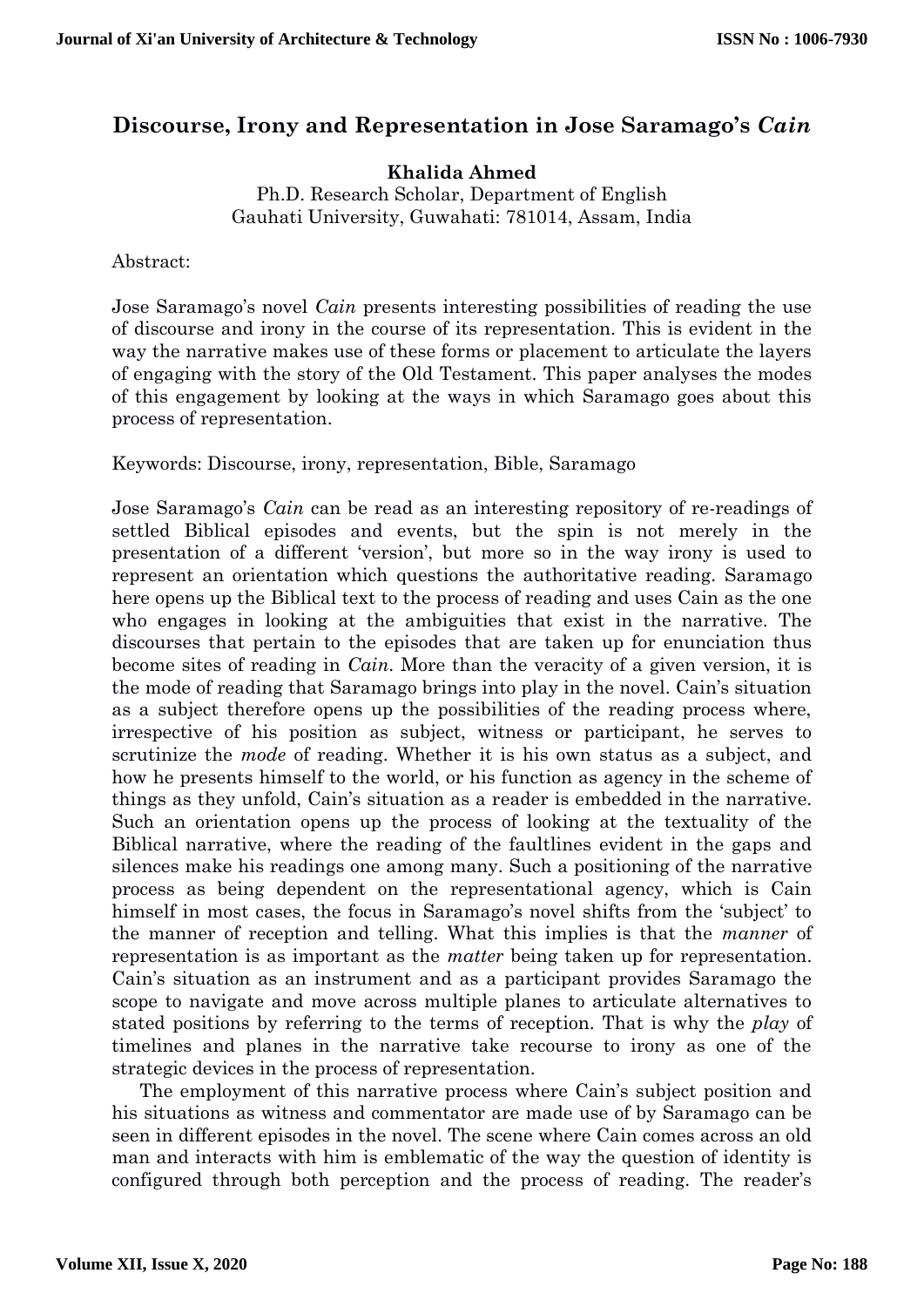placement as a witness and the structuring of the narrative through a series of slippages that remain unaccounted show how fluidity works to the narrator's advantage. In seeking to flesh out the gaps and silences in the story of Cain, Saramago looks forward to the reader's anticipation and response, making it a built-in marker in the narrative. This encounter, seemingly insignificant in terms of its bearing on the subsequent turn of events, reflects one of the important dimensions of the narratorial process: the play between expectation and mode of representation. Queried on his situation, Cain misleads the old man by saying that he *is* Abel, a shift of identities, which he does not think much about. This is not merely inventive, it is also a sign of the way Saramago draws in the reader into the scheme of emplotment. Saramago takes in the presumptive reader, assuming that there is that reader who is likely to contest the situation that is narrated—thereby placing the scene into the ambit of ambiguity. This is done by showing the gap between the actual and the contemporary world of the reader, which remains unbridged. What he presents is garnered to amplify the logic of *coherence*, which if found to be valid in the twenty-first century, would have been workable through a mode that may not be intelligible in the present time. Yet, interaction would be *coherent* and valid in that world, worked out through its own set of parameters, which there is no way of deciphering now. This is what Saramago focuses on, arguing that the idiomatic transfer from one age to another, a cultural translation of the terms of existence, does not invalidate the rendering of the experience that is narrated. The passage requires to be cited for the point of argument to be elaborated further:

While the false abel is walking towards the square where, according to the old man, his destiny awaits him, let us attend to the extremely pertinent observation made by a few of our more vigilant and attentive readers, who consider that the dialogue we have just set down would be historically and culturally impossible, that a farmer with little and now no land and an old man with no apparent means of support would never think or speak like that. They are quite right, of course, however, it's not so much a question of them having or not having the ideas and the necessary vocabulary to express those ideas, but of our own capacity to accept, even if only out of simple human empathy and intellectual generosity, that a peasant from the very earliest times and an old man leading two sheep along by a piece of rope, with only a limited knowledge and a language that is still only taking its first tentative steps, were driven by the need to try out ways of expressing premonitions and intuitions apparently beyond their reach. Obviously, they didn't say those actual words, but the doubts, suspicions, perplexities, argumentative advances and retreats were nevertheless there. All we did was put into a modern idiom the twofold and, for us, insoluble mystery of the language and thought of the time. If the result is coherent now, it would have been then, given that we're all of us muleteers travelling down the same road. All of us, both the learned and the ignorant. (Cain 34-35)

Saramago's qualification of the terms of placement whereby he situates the reader of his own time ("our capacity to accept") connects the narrative with the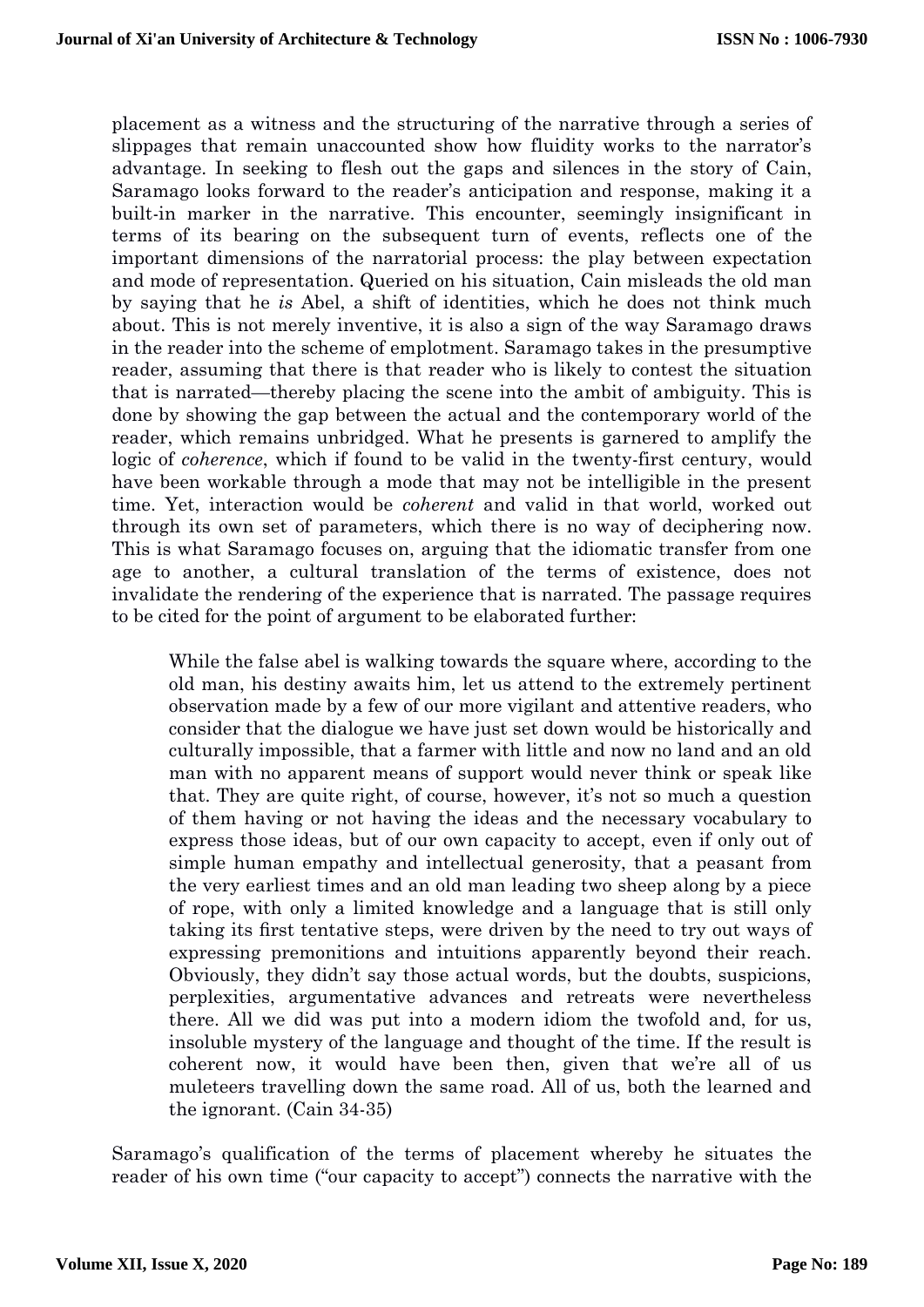condition of perception. How does the reader perceive Cain through the lens of the contemporary? It is not this question as such, but the drawing in of the reader as a co-participant in the narrative process that makes the parodic element for strongly evident. The questioning of the terms through which human language's potential to deliver complex responses becomes important here. The narrator concedes that the language of the narrative need not necessarily have been of the age of Cain. Yet, such recognition of the potential of language in its evolved state as we find in the present world does not close the possibility of Cain's conversation with the old man being incoherent. "Obviously, they didn't say those actual words, but the doubts, suspicions, perplexities, argumentative advances and retreats were nevertheless there." (35)—this 'obviously' is ironic in more than one sense. At one level, the narrator looks back at the world of which there is hardly any record or evidence; at another, there is the logic of coherence, without which there would have been no exchange between the old man and Cain. This narrative being historically and culturally removed from reality is one aspect that enables the reader to take stock of the feasibility question. The narrator invites attention to the fact that Cain's world and time cannot be accessed from a later period. The narrator enhances it by shifting it to the reader who *doubts* the narrative. There is considerable play in the manner of narrative arrangement as the points of reference fluctuate continuously. This shifts the centre from a thematic focus to the *points of view* through which Saramago reads the events. Narration and occurrence thus couple up in an interesting process of versions engaged in play.

Crucial to what takes place here, it is the nature of 'representation' that makes the play of versions feasible. The accommodative design is orchestrated by the argumentative force which comes from the manner in which the different dimensions of representation are brought to bear on the narrative. When Saramago marks out Cain's viewpoint as a contrarian position from what the Biblical presentation situates as, there is conflation of the 'individual' and the 'shared' worldviews. Javier Kalhat points out how the varieties of representation are brought about by the situations in which the narrative is made to operate. There is thus the question of intentionality which plays its role in the determination of focus and orientation in the presentation of events. For Cain, it is not incumbent upon him to carry forward or further the 'shared' worldview that governs the faithful subject, for he is not situated as one whose actions would represent the logic of faith. Saramago takes his expulsion as the route through which alternatives to the existing narrative schemes are organized. Playfully situated, Cain's position as a non-conformist places him at a distance from the shared intentionality which determines the 'order' of the faithful. Kalhat argues that what forms the cultural heritage for others cannot have bearing on an individual like Cain as he operates singly and not as part of a larger social matrix.

Depending on the kind of representation, the stance may be that of an individual or of a group of individuals or a whole society. In the latter case, such 'shared intentionality' is typically embodied in conventions, practices, and institutions, which then operate with various degrees of autonomy from individual or explicit acts of taking one thing to represent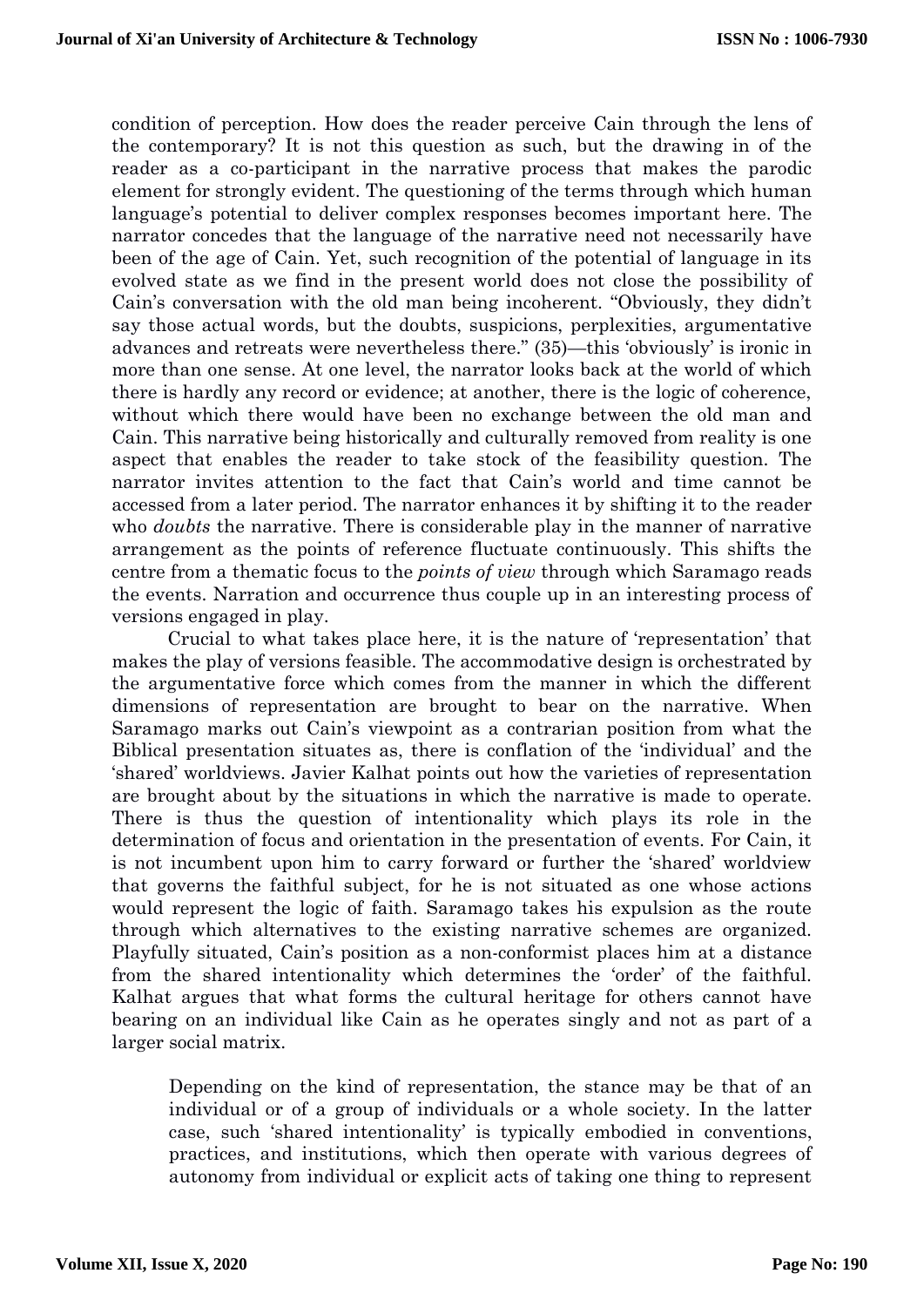another thing. Much representation around us is indeed a matter of shared intentionality. (Kalhat 20)

It is through the very process of exclusion that he is kept out of the collective cultural inheritance. Such a positioning of Cain marks him *out* of the response mechanism, where the expectation from him to conform, is kept out of bounds. Cain does not 'share' or follow the logic that applies to others in the worlds he moves about, and his lack of adherence to the governing representational scheme is, in fact, considered to be *in character*. As Kalhat points out, Cain gains an autonomy of sorts by moving out of the determined world of those who follow the cultural and social arrangements in relation to responses expected of them.

An interesting example of this process can be found in a confessional moment when Cain re-introduces the issues of responsibility and action. He is with Lilith when he addresses her as he revisits the moment of his tryst with God. The passage is remarkable in that Saramago *plays* with the question of agency, shifting the moral centre from Cain to God whose judgment is made part of this version. The element of the ludic comes to the fore here as Cain disturbs the hierarchy of situations as he trivializes his condition as a fugitive. What Saramago does is to make an argument for Cain proposing that his ability to move across spatial planes and temporal structures is connected to the will of God. What in the Biblical convention forms the bedrock of faith is here marked with a playful shifting of positions. The action of Cain being punished is not taken out of the equation. Yet, it is the same action which becomes a license for him to move about like a time traveller irrespective of the situation he comes across. This process of overturning the context is also an act of misreading of the already settled argument of faith. When Cain shifts the onus of his status as a fugitive and his liaison with Lilith, placing them in the same plane of responsibility, the role of 'play' as a determinant agent becomes evident:

I'm cain, remember, the one who killed his brother and was punished for his crime, Fairly leniently, it must be said, remarked lilith, Yes, you're right, I would be the first to admit that, but god, the one we call lord, was still the main person responsible, You wouldn't be here if you hadn't killed abel, in fact, from a selfish point of view, you could say that one thing led to the other, No, I just did what I had to do, killing my brother and sleeping with you in this bed are all effects of the same cause. (111)

Cain's narrative representation of the conditions under which he is placed—his status as a fugitive and his relationship with Lilith—is part of a design that Saramago locates in the plot of the novel. It is imperative to see how the functional dimension of representation is situated by Cain to work the argument in his favour. Such an exercise is reflective of the ways in which discourse is made use of to suggest alternative signifying possibilities. The 'discourse' that Cain presents is one which is fraught with its own rhetorical focus as he deliberately draws in the ironical counterpoint of the whole exercise of his banishment. Rather than go with the narrative orientation where his criminality is the source of his fugitive status, Cain tweaks the mode of representation suggest that the reponsibility is not his, but that of God. What such an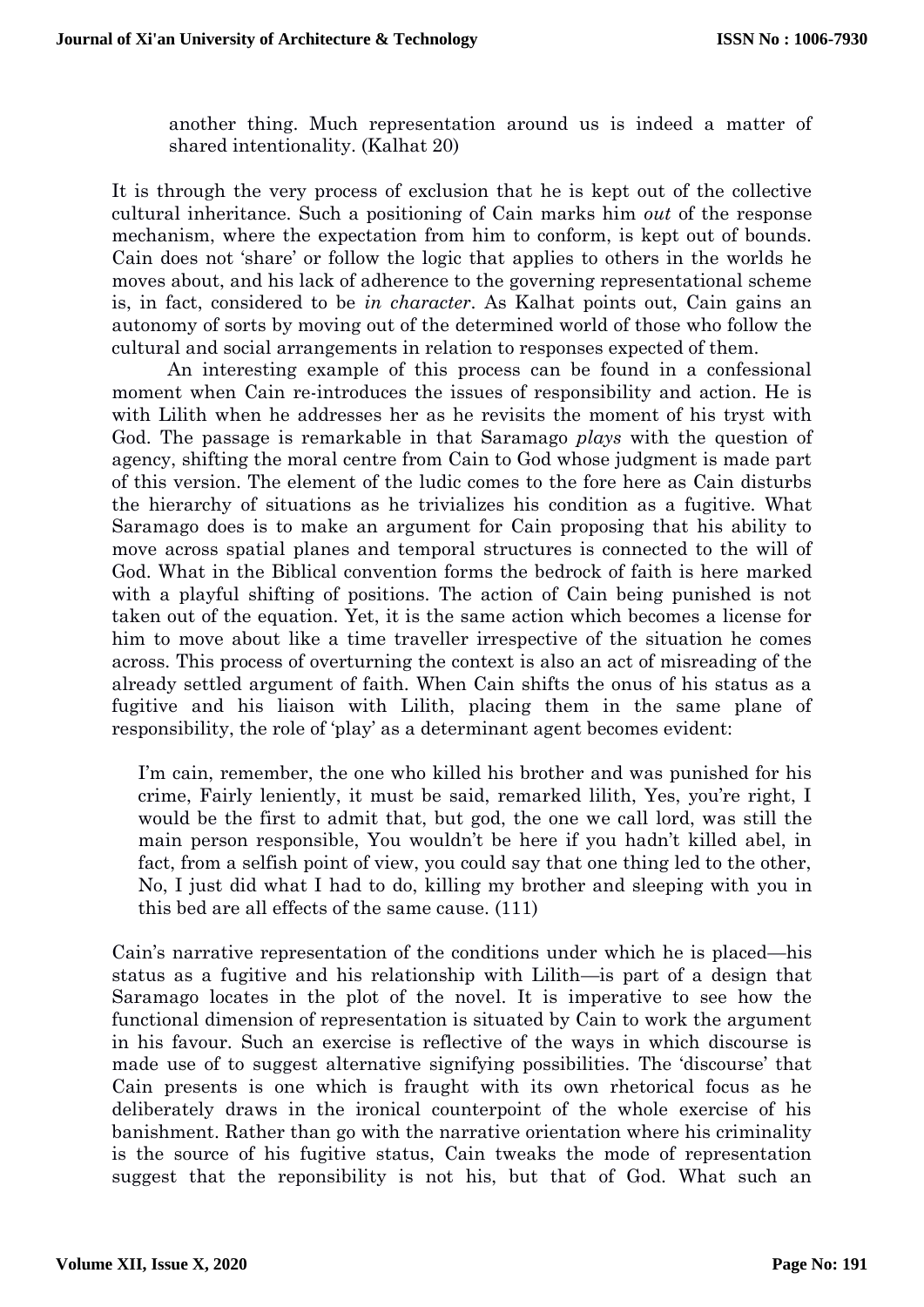orientation does is to open up the markers involved in the whole process by making it a dialogic one: for Cain to be nomadic, the agency is not of his willing – he is the perpetrator of the action, the consequence is determined by God. This interface between God's purpose and his criminality is made out by Cain to be one where he is merely the pawn in a larger scheme of things. What he tries to draw attention to is the irony of the whole process, whereby he reads his own situation as that which is not independent, but subject to God's will. Saramago's representation makes Cain an interpreter of events where he does not quite offer a *different* sequence, but reads the entire sequence *differently*. As Roland Barthes says, "A narrative is never made up of anything other than functions: in differing degrees, everything in signifies." (Barthes 240) What is remarkable here is that the process through which the narrative is worked out in *Cain*, the interplay between the 'reality' of representation and the settled Biblical version of events is constantly in evidence. There are questions which are placed through a rhetorical emphasis on differing possibilities, as Lilith points out to Cain, so that the consolidation of action and subsequent response is not just a question of hierarchy. When Cain is made to project a possibility that his state of affairs and his being a fugitive is a responsibility God owns, the onus is no longer on Cain alone. There is a play of the question of 'will', which becomes, in Cain's placement of events, a process that God worked on. The very idea that God's will can be open to interpretation in ways other than the settled version of events makes of Cain more than a 'character', and embeds in him layers that mark him as both witness and commentator. When he reminds Lilith of his own status as a murderer, he is using that identity to work out another layer through which his condition of being a witness to the changes in time and history acquires validity. This comes from his argument that the responsibility for his placement in such a situation is as much his, as it is God's, which he presents as being part of the scheme of things.

Saramago builds his discourse on Cain through a reference to the functionality of language and narrative, whereby the settled aspects of Biblical reality are re-examined in the context of the gaps that persist in story. In effect, Cain's representation becomes one version placed beside the narrative where God's will the determinant course of action. This is a form of unsettling of the course of events because the shift from the settled idea of 'reality', canonized through the Bible, becomes one in a range of possibilities. Saramago does not posit Cain's version as an alternative to the settled or more recognizable one in the Biblical tradition; rather it is the possibility of reading the material of the source text in ways other than that which finds place in the canon that makes the exercise so open-ended. The process of selection is brought to bear in the course of the representation whereby the world of Cain, in his visualization, is embedded with a viewpoint that places him in an interesting position as an analyst and commentator. The classic Biblical episode of Job and his travails is a case in point. Once he meets the two angels who arrive on the scene to carry out God's diktat regarding Job—their role being that of observes ensuring that Satan does not cross the limits of the agreement—Cain puts the whole matter in a critical perspective: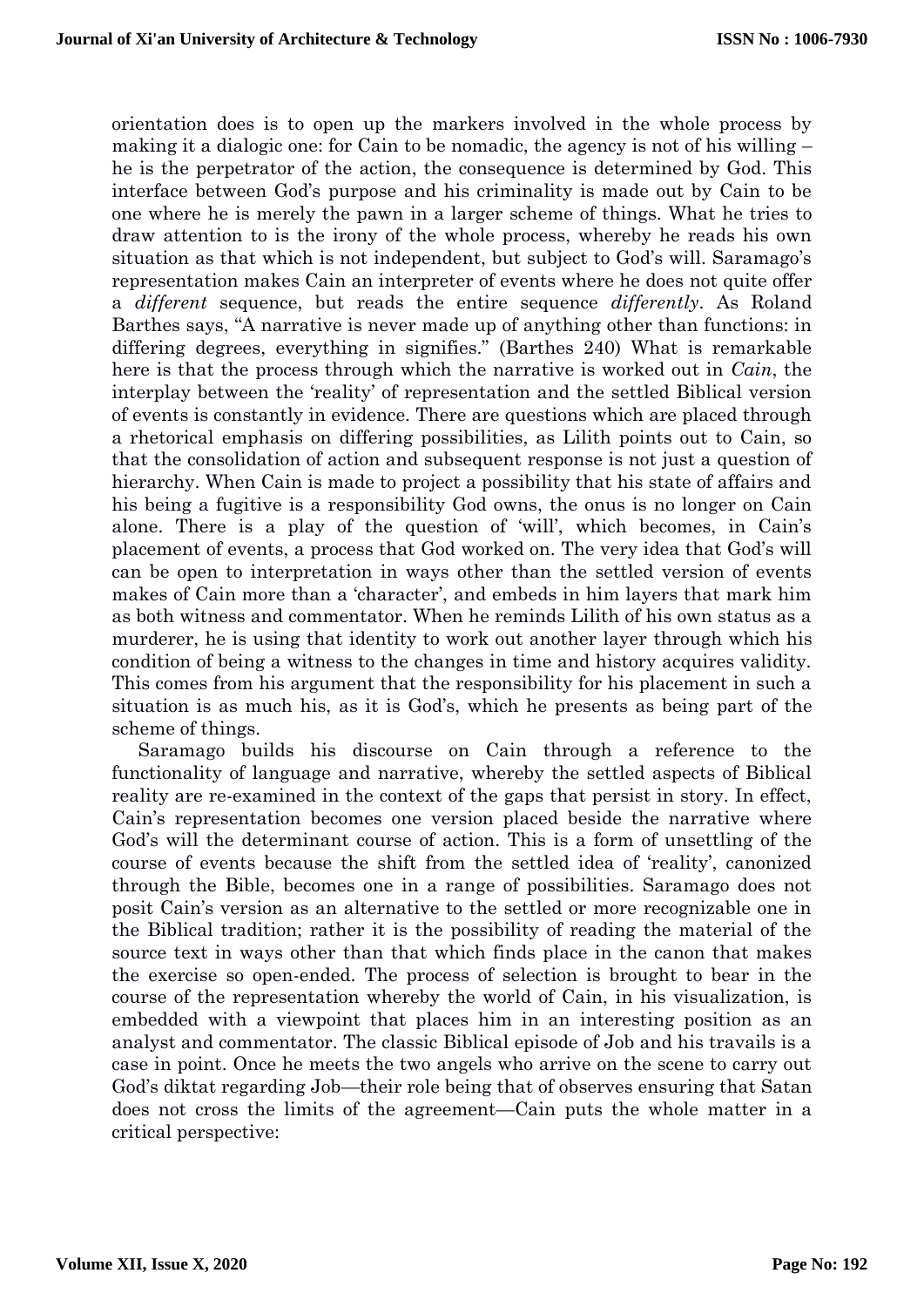If I've understood you rightly, the lord and satan made a wager, but this man job isn't to know that he is the object of that gamblers' agreement between god and the devil, Exactly, exclaimed the angels as one, That doesn't seem very fair of the lord, said cain, if it's true, as I've heard, that job, for all his wealth, is also a good and upright man, and very religious too, he has committed no crime, and yet, for no reason, he is about to be punished with the loss of all his money and possessions. (115)

The situation with which the angels are dealing here is one that has occupied Christian theology in different ways. Recent studies of the God-Satan-Job equation have explored the dimensions of power and faith embedded in the figure of Job. He epitomizes, for God, the testament of faith, which no Satanic manoeuvre can overcome. The argument that Job is the fleshing out of the faith God is distinguished by is one of the key episodes in the Bible. The wager that Cain and the angels argue about is one where the steadfastness of Job is taken for granted. The configuration of Satan is marked by his recognition that Job is the test case for him to be felled in the challenge to faith. When Job becomes the subject of examination, he is backed by God because of the faith he possesses, but also because his very identity is defined as that of the faithful. Job's situation, then, is one where his faith defines and circumscribes him in the scheme of things. It can be argued that the test is not for Job to endure, rather, it is Satan who is being tested. Mark Glouberman places the significance of the issue in context thus:

The Book of Job begins dramatically. God's intelligence agents have assembled for their periodic debriefing. In answer to God's inquiry, Satan, the one angel mentioned by name, reports that he has come '[f]rom going to and fro on the earth, and from walking up and down on it' (1:6). Has Satan, God asks, observed Job, 'a blameless and upright man who fears God and turns away from evil'? Although, on a first pass, this reads innocently enough, prolonged exposure suggests a derisive undertone. 'To and fro on the earth, you say. Up and down too, eh? Very assiduous indeed, my feathered friend. Even if you were to add in and out and up and down to your detective protocol, you'd still be wasting your time in the case of Job.' (Glouberman 1)

Glouberaman's placement of the onus on Satan invites us to consider how the tables have been turned on the perpetrator of evil. In the Biblical representation, Satan must demonstrate his capacity for evil by dislodging Job from his position of faith. In the representation of Saramago, however, there is a shift in orientation. Cain examines the purpose with which Job is marked, and how his situation is one where he has no *say*. In effect, Cain offers an alternative of looking at the Job episode: not as a matter of faith, but as an act where all those who are involved are not taken into confidence. This is not merely a process of questioning of God's 'will', it is the application of a logic which to Cain seems to be contradicted by the chain of events. Cain invokes the logic of 'fairness' whereby he places the scales of deed and punishment, arguing that Job is being subjected to a situation for which he is not directly responsible. What in the Biblical tradition is a matter of faith, an assertion of the value of faith in a world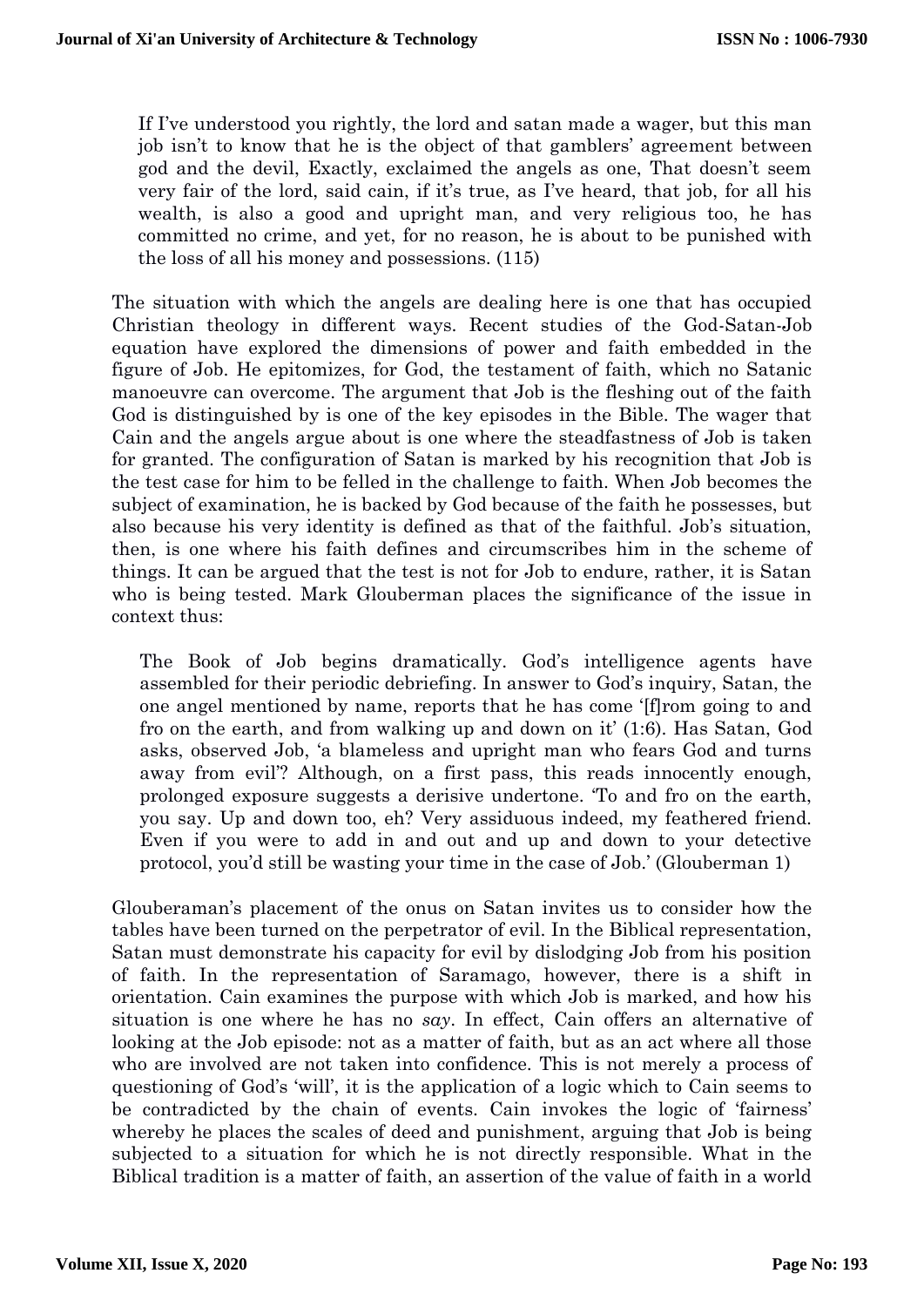where questions about sincerity are in abandon, is transformed in Cain's examination to a matter of principle. What Saramago does is to transfer the question of Job from the framework of faith to that of justice and fairness. 'Fairness' is one of the most contested terms in legal discourse. John Rawls argues that "those who are at the same level of talent and ability, and have the same willingness to use them, should have the same prospects of success regardless of their initial place in the social system." (Rawls 73) The point that Rawls makes is that the consequence of an action is to be approached and determined only with reference to 'fairness' insofar as it relates the acceptability of the terms under which it is administered. If the argument of Cain is examined in this context, it is seen that Job is not kept in the picture in the scheme between God and Satan. As such, he is a mere instrument in a larger game of which he has no inkling. The point Cain makes has another implication: Job is taken for granted as the best specimen for the execution of God's faith. In effect, he becomes a test case for God, by means of which faith will stand proven before Satan. In presenting this argument, Cain marks out not the purpose, but the process through which Job is selected and subjected to. Cain calls into question the very principle that is used in working out the scheme of things. What emerges thus, in this episode, is that Job's instrumentality is assumed because he is a faithful man, a conformist who would not go against God. Cain's examination of the terms under which the two angels are engaged to carry out their task is consistently present throughout the novel. The undercutting of the terms of reference by means of which the deeds are done and processed, invoke an intertextual dimension in the text.

We angels have excellent memories, your name is cain and you were in sodom when the city was destroyed, Yes, that's true, I remember now, As you know, my colleague and I are angels of the lord, And what have I done to merit two angels of the lord helping me in my time of need, You were kind to abraham, you helped to ensure that no harm befell us in lot's house, and that deserves a reward, How can I thank you, We are angels, if we don't do good, who will, asked one. (114)

It is not just that Cain is putting the discourse of God under a critical lens, he himself is being observed and is subjected to scrutiny. In the brief exchange, Cain is recognized as the one whose role as witness and participant in earlier situations is marked as a candidate for a 'reward'. Saramago marks the timeflow by referring to events which have the value of recall for the angels. It appears to Cain to be a surprise that he is seen as one who was involved in an act of *kindness*, because to him the saving of Isaac was an expediency he felt necessary to address and not because it would give him merit in the eyes of the Divine disposition. The identification of angels as agents of goodness is interestingly placed in the context of the submission made by Cain, where he questions the very idea of fairness in the subjection of Job. Saramago makes this distinction between the ideas of *goodness* and *fairness* in the context of this episode. Goodness pertains to the moral order while fairness is a matter of principle and has the bearing on the concept of equality. Faith is not brought into the picture by Saramago here as Cain looks at the situation of Job through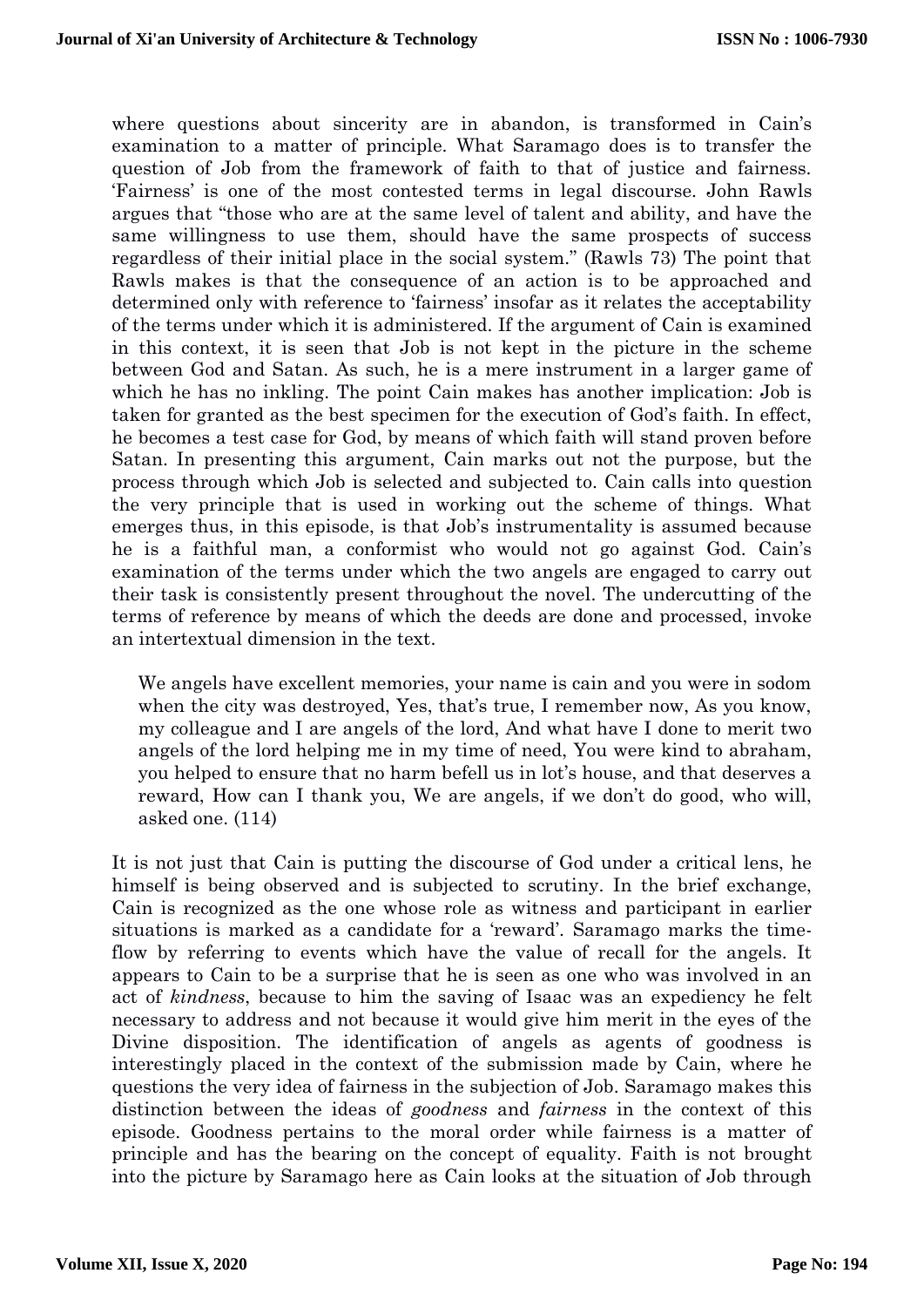the critical lens of fairness, irrespective of whether he is faithful or not. Fairness, as Rawls points out, is to be part of every individual expectation and part of a placement in particular scheme of things. In that context, Saramago traces an interesting line of argument where the contest of values is also marked as a contest of positions of seeing. Such a focus on the variation in point of view can be seen in the context of the 'sacred', whose determination is subject to the situation it is placed in. It is pertinent to place the views of Salman Rushdie here, whose examination of the idea of 'sacred' opens up the field:

No, nothing is sacred in and of itself…Ideas, texts, even people can be made sacred—the word is from the Latin *sacrare*, 'to set apart as holy'—but even though such entities, once their sacredness is established, seek to proclaim and preserve their own absoluteness, their inviolability, the act of making sacred is in truth an event in history. It is the product of the many and complex pressures of the time in which the act occurs. And events in history must always be subject to questioning, deconstruction, even to declarations of their obsolescence. To respect the sacred is to be paralysed by it. The idea of the sacred is quite simply one of the most conservative notions in any culture, because it seeks to turn other ideas—Uncertainty, Progress, Change—into crimes. (416)

This opening up of the range of possibilities through which the idea of the 'sacred' can be contextualized, enables Saramago to demystify the angelic authority in the passage quoted above. Cain's perspective thus does not become a sacrilege but a questioning of the terms under which Job is made the subject of a 'wager' between God and Satan. This is also a process in the making of a discourse where Cain's parameters of evaluation are placed within the concepts of 'fairness' and 'justice'. As Michel Foucault points out:

…discourse can be both an instrument and an effect of power, but also a hindrance, a stumbling block, a point of resistance and a starting point for an opposing strategy. Discourse transmits and produces power; it reinforces it, but also undermines it and exposes it, renders it fragile and makes it possible to thwart it. (Foucault 1978: 100-101)

As Cain takes the idea of envisaged action to the angels, and through them to the divine authority, he is capitalizing on the mode of power transmission whereby he is making the execution of the Job plan appear 'fragile'. When the angels present themselves as representatives of God, they do so with the 'power' of divinity behind them. This power comes from discourse and the understanding that it is being subscribed to by everyone, including Cain. What Cain does is to offer an alternative way of seeing the entire exercise, not by challenging its operative structure. The way discourse can pave for a reading other than what the angels take for granted is embedded in orientation of Job, and his subject position entails. In effect, Cain is not presenting another story, but drawing attention to how the purpose of the action can have other implications. These implications, once seen from the perspective he places before the angels, undercut the nature of 'power' that comes from the exercise. Job's suitability is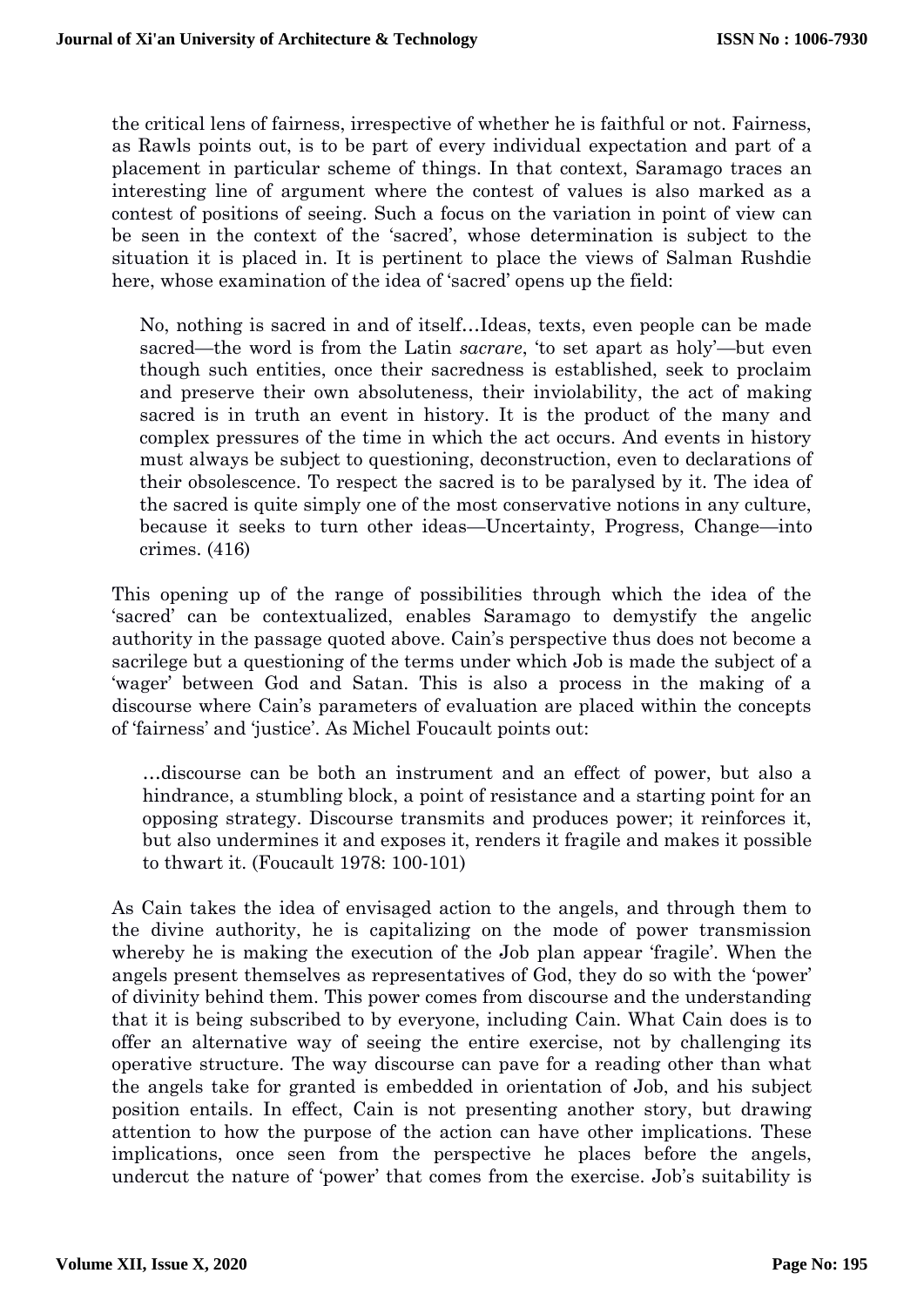marked, not by what he can endure, but the force of Satan to overcome Job. When Cain looks at it as an exercise in power and authority, the structured arrangement involving all three – God, Job and Satan – it brings out another aspect which the angels' representation does not accommodate, that of irony.

Interestingly, in *Cain*, the question of knowledge is foreclosed by the position in which the Cain is placed — a witness to developments that do not have the quest motif imprinted on his intervention. There is curiosity, however, in the way Cain approaches the train of sequences. This curiosity takes an interesting turn when he finds himself in different planes of space and time and the ordering of events are challenged by his appearance. Cain is not embarking on a knowledge quest as he journeys forward but there is the element of the tourist in him which surfaces at multiple points in the narrative. Saramago's narrative orientation places the question of representation within the frame of a logic which is not necessarily sustained by faith. Cain is situated in a manner where it is not obligatory on his part to follow the argument forwarded by the angels. It is because he is positioned differently that he is able to look at the circumstances from a perspective that appears ironical. The question of irony makes itself evident not only because of the way Saramago places alternative readings of familiar episodes and events, but also due to the placement of Cain in a position where his vision is not affected by the structured mode that marks the Biblical narrative. In effect, he is positioned in such a manner that facilitates his viewpoint, which appears both contrarian and non-conformist in the context of how he goes against the grain. This is what makes his representation of events appear ironic, granting to the whole discourse other centres than those defining the events in question. Because Cain's position as a commentator is not determined by one specific principle, it is his fluidity which provides the scope for the development of irony as a representational principle in the novel. J. Hillis Miller cogently frames the function of irony in narrative, which is one of the keys through which the discursive orientation in *Cain* may be examined.

Irony is the suspension of both line and any centre or centres of meaning, even at infinity. Irony cannot be expressed by any geometric figure. Both subjectivity and intersubjectivity are abolished by irony. Irony belongs to no voice or voices, neither to two nor to one. Ironic language functions mechanically in detachment from any controlling centre or centres, just as indirect discourse, which is irony as an operative principle of narration, can no longer be certainly identified as spoken or written by anyone in particular. Irony suspends any possible ordering according to some sequence controlled by a governing principle of meaning. (Hillis Miller 175)

Cain's interventions, be it in the case of Abraham, or his reading of the circumstances through which Job is subjected to scrutiny, opens up the field in such a manner that the 'ordering' principle of the Biblical narrative is wrested of its *centre*. This exercise is played out through a series of narrative enunciations that draws attention to the fictional dimension as well. Cain's ironic counterpoints mark the text with richness that is one of the most remarkable properties of literature. Hillis Miller puts this point succinctly: "Literature depends on the possibility of detaching language from its firm embeddedness in a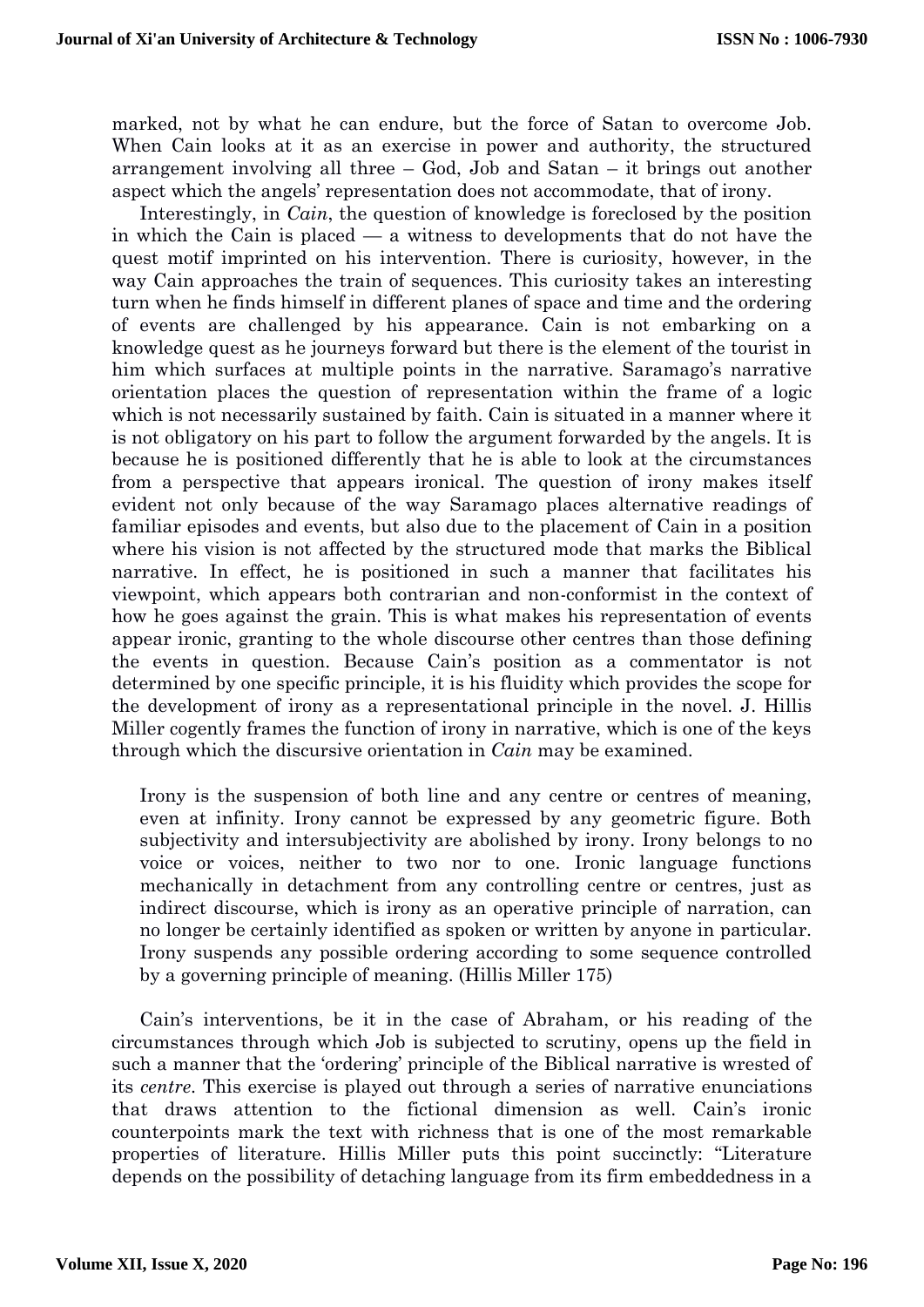social or biographical context and allowing it to play freely as fiction." (Hills Miller 172-173) In locating the circumstances of *play* within the frame of the storyline, Saramago makes Cain a reader of events which he encounters as he moves along. In the passage with the angels where Job's predicament is made the subject of the conversation, Saramago places Cain's representation in a way that examines the context of purpose. Job's situation as subject thus becomes the site of contestation between two modes of viewing: the one presented by the angels and the other by Cain. The condition of play comes in because of the way in which the agency and objective are marked out, and Job's position as subject is placed on the margins. Cain's examination of the terms thus bring into focus the representation of the anticipated sequence of events where his reading seeks to place Job at the centre, not merely as the subject of a contest between God and Satan. In the Biblical scheme, Job's endurance is marked as the epitomization of faith, Job being one of the primary exemplars of belief that is unswavering and true. What Saramago offers here is an insistence on looking at the nature of Job's placement, where Job becomes the *object of play*. As Hillis Miller points out, Saramago wrests the subject position of Job from its inherited faith-based situation to make the entire exercise a part of the process of representation. When Cain looks at the situation of Job, he asks whether Job can be approached as a human subject, as an individual whose position is authoritatively predetermined in the contest of faith. What Cain does therefore brings into focus two important issues: the first is that of orientation, and the second is that of the discourse which exerts its power in the scheme of things. In the first place, the angels are oriented in a particular way, and are, to a considerable extent, flat and functional. The implication is that they are not more than functions and are expected to carry out the tasks assigned to them. That is why they are unable to respond to Cain's query, for their vision is not determined to move beyond the axis of faith. When Cain locates Job as an individual he draws him out of the frame of belief and situates him both as a subject and as the subject of discourse. Saramago's distancing of Cain from the purpose through which he looks at the representation made by the angels brings in the issue of language. Language and discourse are tied up in one bind as it is through the mode of representation that the point is emphasized. Cain takes advantage of his position as a bystander who is not bound by the way the angels look at the situation. What is opened up here is related to the issue of 'reality'. On the one hand, there is the *reality* of Job, whose steadfast nature bears the signature of faith. This is the reality which the angels assert upon as they arrive on the scene. Yet, when Cain questions this representation of events, he goes against their idea of reality, which is actually part of the language-discourse structure he does not subscribe to. The relation between language and discourse is inseparable insofar as it is connected to the question of representation. Behind what the angels project as 'obvious', there exists a whole heritage of culture which serves to legitimize their representation as the one which is credible. Cain's entry into the scene opens up the issue of discourse, making him an interpreter where he offers another way of looking at reality. In Saramago's representation, *reality* ceases to be just one thing, but becomes operational at multiple planes. Language is not merely a 'mirror' for reality to be evaluated and presented, it is an encoding process which enables people to function in accordance with the code that is applied. The angels carry a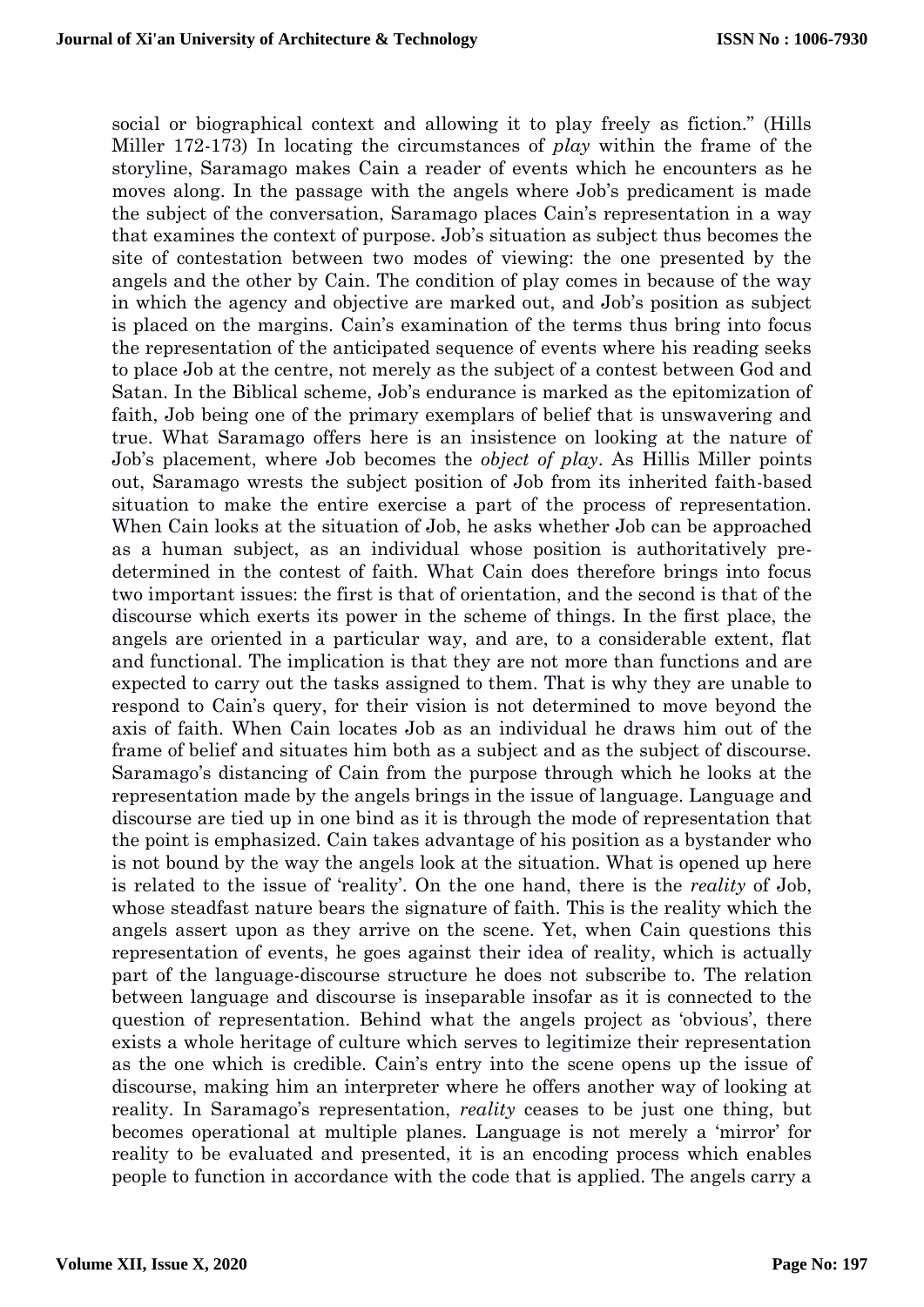code, this is the code of faith. This process of encoding is so rooted that any alternative proposal is considered feasible. It is in this context that the situation of Cain as a witness and interpreter opens up the narrative space. For Cain, it becomes a matter of interpretation as to how far the exercise is worthwhile and to what extent Job's individuality is kept out of the equation. The focus on the question of 'reality' is thus tied up with the nature of representation, and this is marked by the way language is used and assessed. For the angels, their representation carries the mark of truth, and divine reality is the one they know. For Cain, however, such an orientation does not hold much here. He interprets the situation of Job as a form of representation, and deals with it in terms of the language in which he receives it. The relation between language and the represented 'subject' is one of fluidity and cannot be seen in absolute terms. Among the many factors involved in the way language and representation works to situate 'reality', one is the condition of encoding through which it is framed and structured. Looking at the context of discourse and representation and its role in framing *reality*, David Lee opines: "Given that language is an instrument for the assignment of the phenomena of human experience to conceptual categories it is clearly not simply a mirror that reflects reality. Rather it functions to impose structure on our perceptions of the world. Language is...highly selective, and the process of linguistic encoding involves a significant degree of abstraction from 'reality'." (Lee 8) Viewed from this enunciation of representation, the angels' representation becomes a *selective* presentation of the Job episode.

At the same time, the process of questioning of God's authority is not just a matter of critical examination of Job's engagement in the divine scheme. It involves, among other things, the examination of the nature of God's situation and the implications of such an exercise through which Job is made the subject of the exercise Cain refers to. Stanislas Breton's placement of the argument regarding God's situation is relevant in this context. Breton points out that God's situation, by the very means through which divine authority is envisaged, is not subject to scrutiny in the way it would apply to other subjects. This is something that entails a larger scheme of things than the mere questioning of Job's placement in the divine order. Breton thus looks at the nature of God's authority and how it involves the condition of 'non-contradiction' in the way divinity is understood and envisaged:

Would not God then be, on account of the nomination that keeps him enclosed in himself, the sovereign guarantor of the principle of identity, and, indirectly, of the "principle of non-contradiction"? God cannot contradict himself. On close examination, we find that at heart this God falls under the general condition. He is what he is. (Breton 205)

What Cain raises as a problem in the situation of Job is, in effect, a matter of ironic underpinning of the terms through which the authority of God is looked into. As God and the question of authority are inseparable, the ordering principle too has a bearing on how actions are placed and evaluated. In this context, the matter of Job can be spinned in both directions. On the one hand, as Cain questions, there is the role of the subject (Job) whose instrumentality is taken for